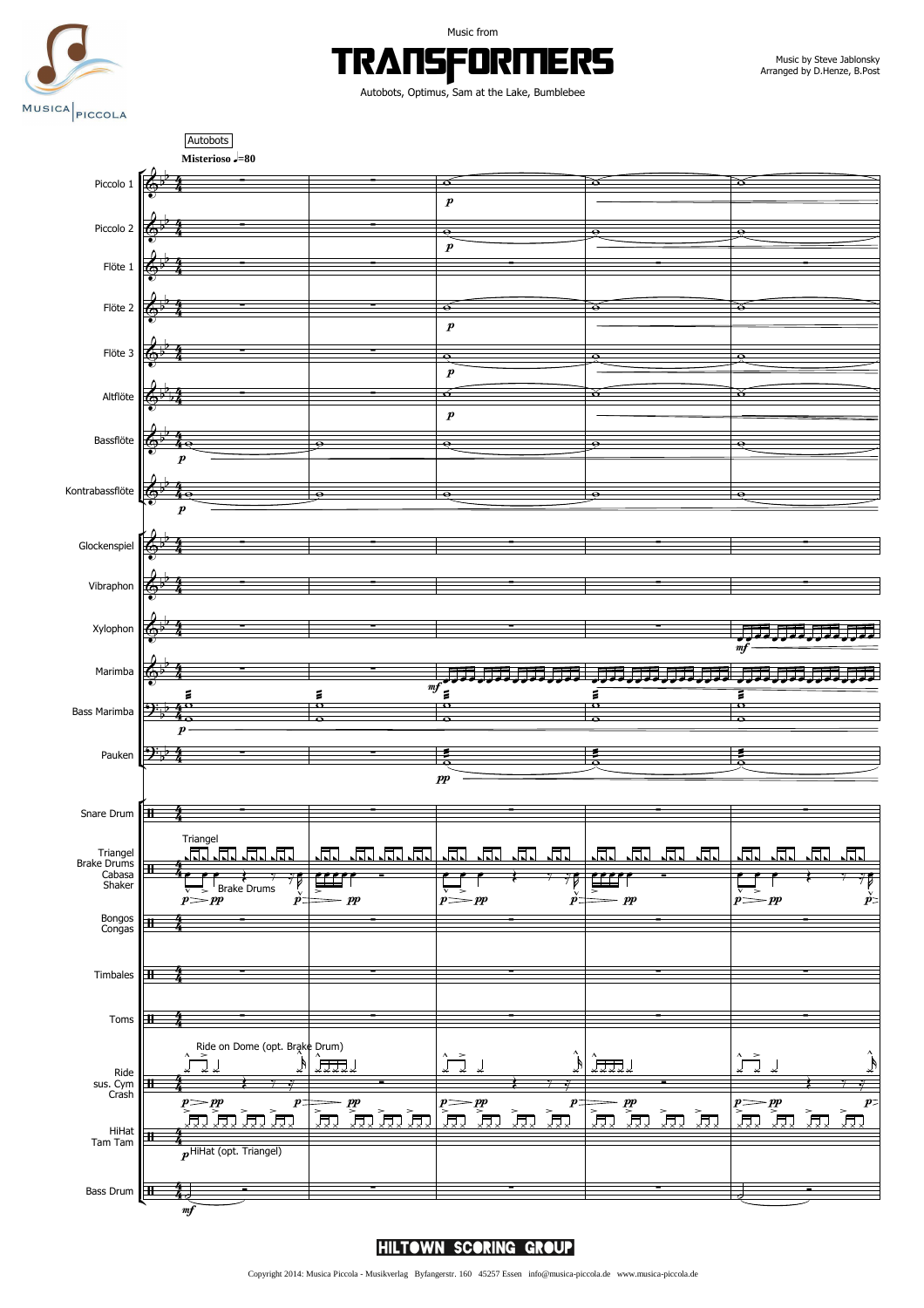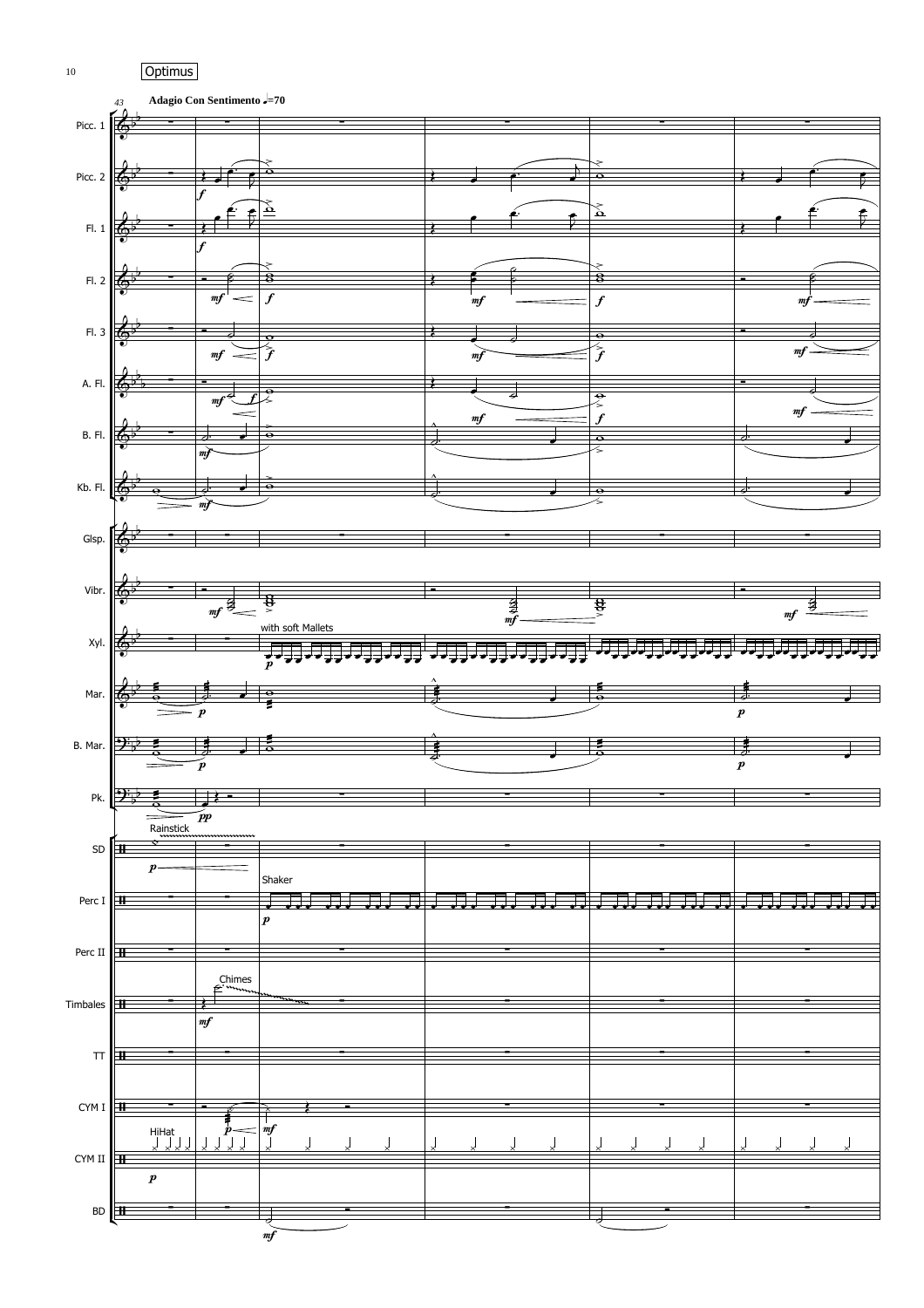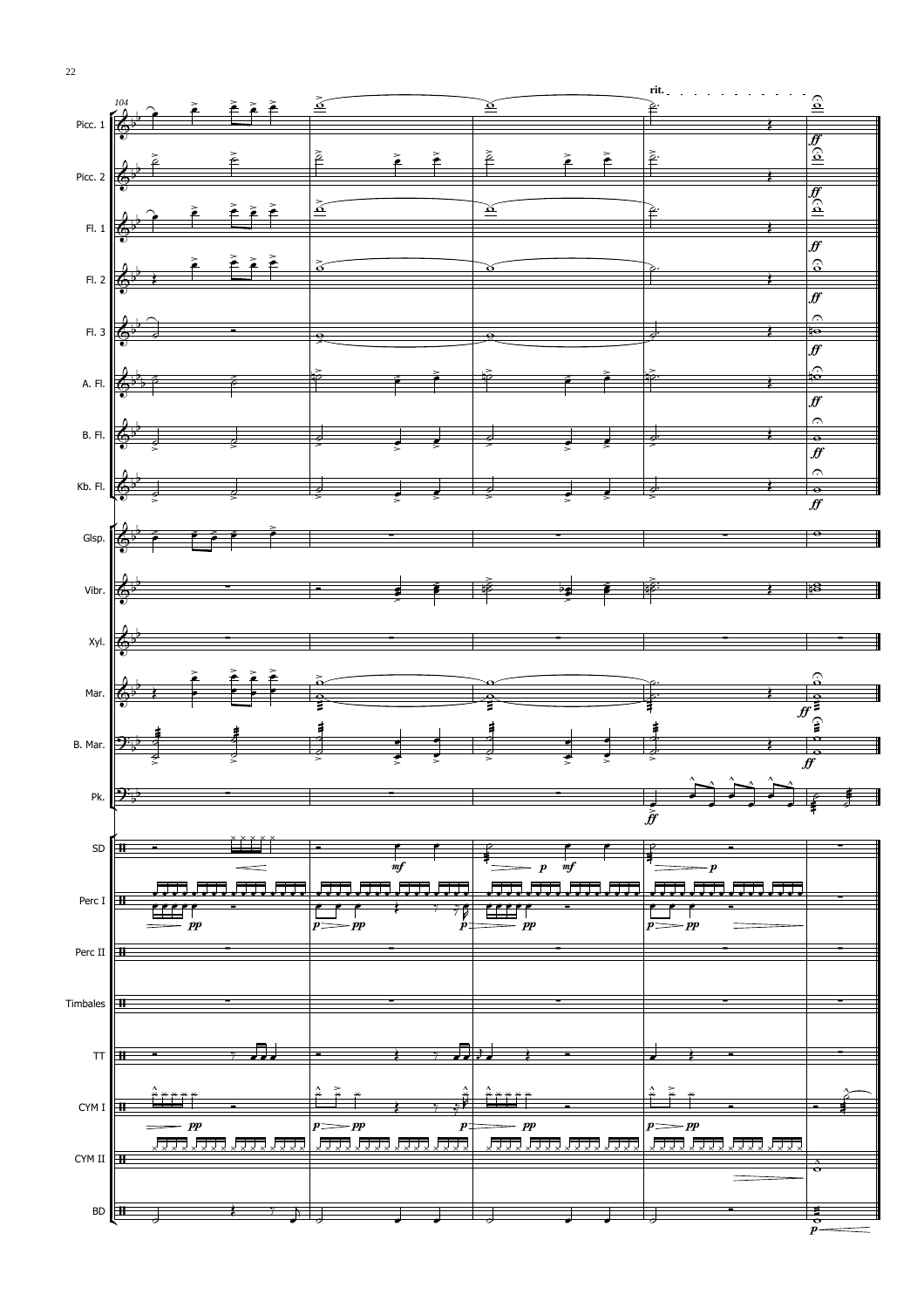Piccolo 1

Music from



Autobots, Optimus, Sam at the Lake, Bumblebee

Music by Steve Jablonsky



Copyright 2014: Musica Piccola - Musikverlag Byfangerstr. 160 45257 Essen info@musica-piccola.de www.musica-piccola.de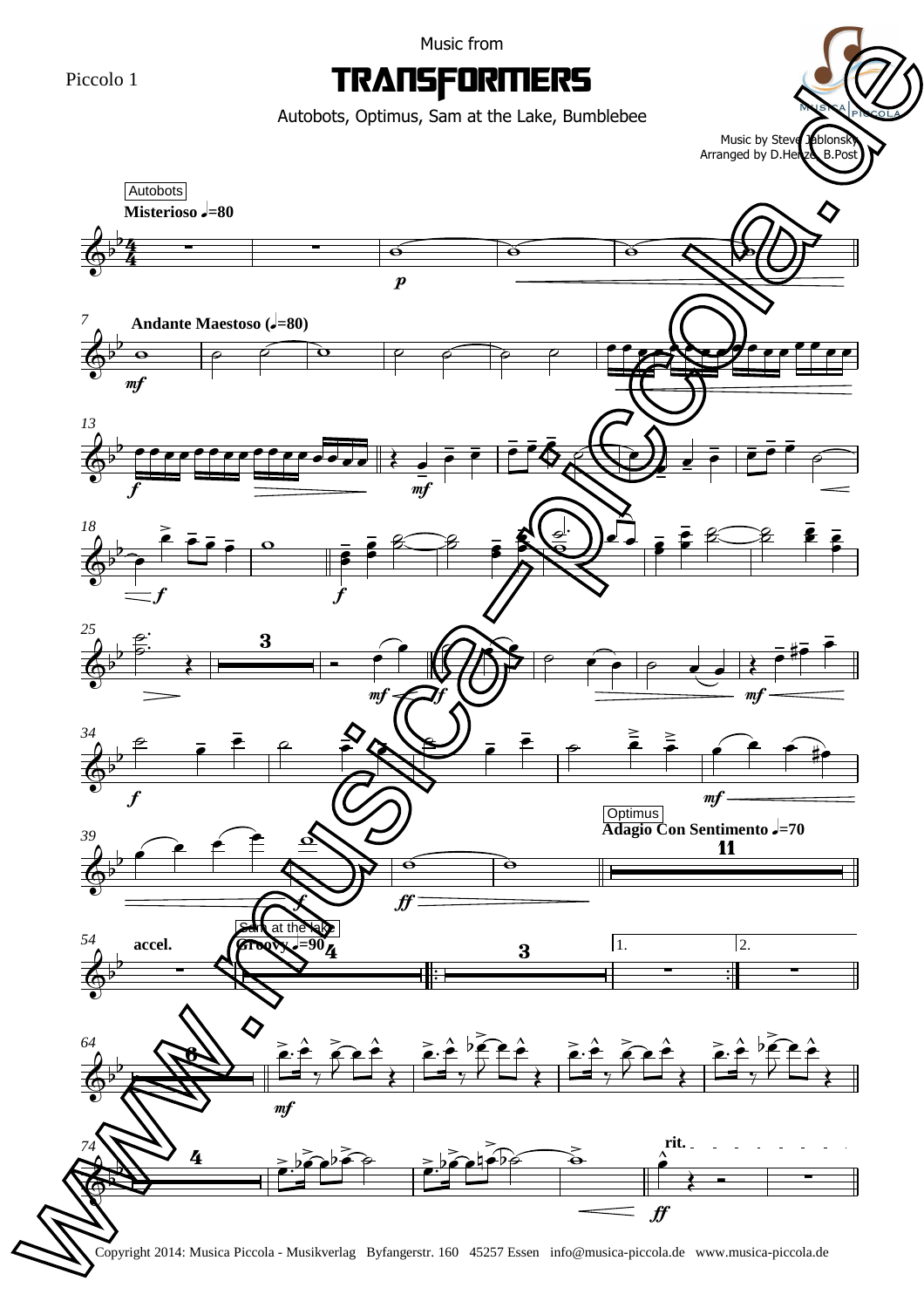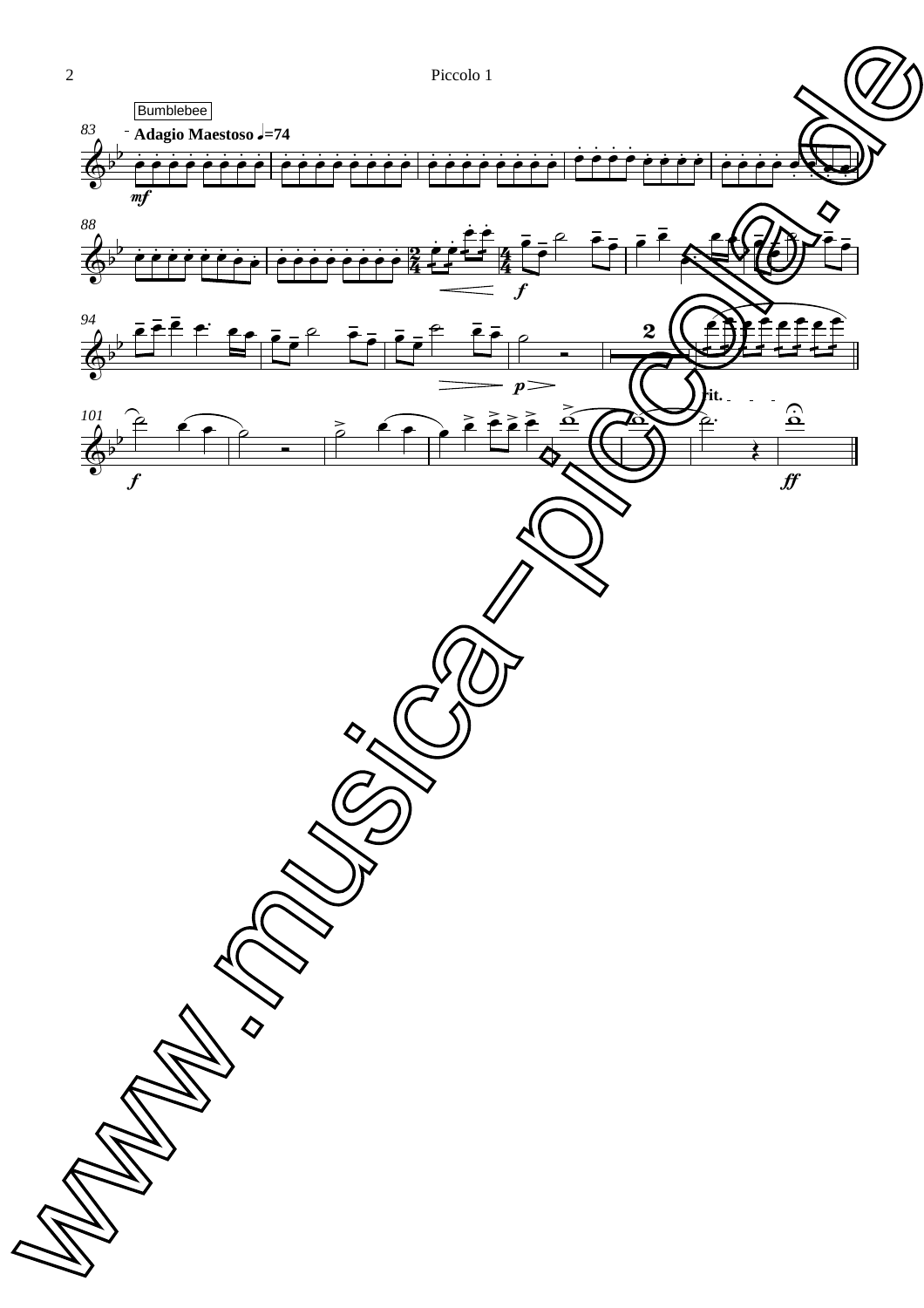

Music from

Music by Steve Jablonsky Arranged by D.Henze, B.Post

**Transformers** Autobots, Optimus, Sam at the Lake, Bumblebee

|                           |              | Autobots                                                 |                                       |                                                   |                                                       |                                                           |
|---------------------------|--------------|----------------------------------------------------------|---------------------------------------|---------------------------------------------------|-------------------------------------------------------|-----------------------------------------------------------|
|                           |              | Misterioso - = 80                                        |                                       |                                                   |                                                       |                                                           |
| Sopranflöte 1<br>in Ces   |              |                                                          |                                       | Ó                                                 | Ň                                                     | Ň                                                         |
|                           |              |                                                          |                                       | $\boldsymbol{p}$                                  |                                                       |                                                           |
|                           |              |                                                          |                                       |                                                   |                                                       |                                                           |
| Sopranflöte 2<br>in Ces   |              |                                                          |                                       | $\overline{\mathbf{Q}}$                           | Q                                                     | $\overline{\mathbf{Q}}$                                   |
|                           |              |                                                          |                                       | $\boldsymbol{p}$                                  |                                                       |                                                           |
|                           |              |                                                          |                                       |                                                   |                                                       |                                                           |
| Altflöte 1<br>in Fes      |              |                                                          |                                       |                                                   |                                                       |                                                           |
|                           |              |                                                          |                                       |                                                   |                                                       |                                                           |
|                           |              |                                                          |                                       |                                                   |                                                       |                                                           |
| Altflöte 2<br>in Fes      |              |                                                          |                                       | $\overline{\bullet}$                              | $\overline{\bullet}$                                  | $\overline{\bullet}$                                      |
|                           |              |                                                          |                                       | $\boldsymbol{p}$                                  |                                                       |                                                           |
|                           |              |                                                          |                                       |                                                   |                                                       |                                                           |
| Tenorflöte<br>in Ces      |              |                                                          |                                       | $\overline{\mathbf{Q}}$                           | ö                                                     | $\mathbf{o}$                                              |
|                           |              |                                                          |                                       | $\boldsymbol{p}$                                  |                                                       |                                                           |
|                           |              |                                                          |                                       |                                                   |                                                       |                                                           |
| Lyra<br>in Ces            |              |                                                          |                                       |                                                   |                                                       |                                                           |
|                           |              |                                                          |                                       |                                                   |                                                       |                                                           |
|                           |              |                                                          |                                       |                                                   |                                                       |                                                           |
| Vibraphon<br>in C         |              |                                                          |                                       |                                                   |                                                       |                                                           |
|                           |              |                                                          |                                       |                                                   |                                                       |                                                           |
|                           |              |                                                          |                                       |                                                   |                                                       |                                                           |
| Xylophon<br>in C          |              |                                                          |                                       |                                                   |                                                       |                                                           |
|                           |              |                                                          |                                       |                                                   |                                                       | mf                                                        |
|                           |              |                                                          |                                       |                                                   |                                                       |                                                           |
| Marimbaphon<br>in C       |              |                                                          |                                       |                                                   |                                                       |                                                           |
|                           |              |                                                          | $\overline{mf}$                       |                                                   |                                                       |                                                           |
|                           |              |                                                          |                                       |                                                   |                                                       |                                                           |
| Bass Marimba<br>in C      |              |                                                          | $\overline{\mathbf{c}}$               | $\frac{1}{\overline{\mathbf{q}}}% \mathbf{r}_{i}$ | $\frac{1}{\overline{\mathbf{Q}}}$                     |                                                           |
|                           |              | p5                                                       |                                       |                                                   |                                                       |                                                           |
|                           |              |                                                          |                                       |                                                   |                                                       |                                                           |
|                           |              |                                                          |                                       |                                                   |                                                       |                                                           |
|                           |              |                                                          |                                       |                                                   |                                                       |                                                           |
| Pauken<br>in C            |              |                                                          |                                       | ā                                                 | 훎                                                     |                                                           |
|                           |              |                                                          |                                       | $\boldsymbol{pp}$                                 |                                                       |                                                           |
|                           |              |                                                          |                                       |                                                   |                                                       |                                                           |
|                           |              |                                                          |                                       |                                                   |                                                       |                                                           |
| Snare Drum                | $\bf{H}$     |                                                          |                                       |                                                   |                                                       |                                                           |
|                           |              |                                                          |                                       |                                                   |                                                       |                                                           |
|                           |              | Triangel                                                 |                                       |                                                   |                                                       |                                                           |
| Triangel<br>Brake Drums   | $\mathbf{H}$ | $\Box$<br>$\sqrt{1}$<br>$\Box$<br>$\sqrt{1}$             | <u>in in in in in in</u>              | $\sqrt{14}$                                       | $\sqrt{11}$ $\sqrt{11}$<br>$\sqrt{14}$ $\sqrt{14}$    | $\sqrt{11}$ $\sqrt{11}$<br>氙<br>二、                        |
| Cabasa<br>Shaker          |              | •∙<br>Ϋ́Ω                                                |                                       | $\sim$ $\sim$ $\sim$<br>₹                         | <u></u><br>∛ਸ਼ਿ                                       | $\epsilon$ , $\epsilon$<br>$\rightarrow$                  |
|                           |              | $\overrightarrow{p}$ Brake Drums<br>$\overrightarrow{p}$ | $\sum_{i=1}^{N}$<br>$\boldsymbol{pp}$ |                                                   | $\check{p}$ =<br>- pp                                 | $\frac{\partial \phi}{\partial p}$<br>$\overline{p}$ = pp |
|                           |              |                                                          |                                       | $\sum_{p=-pp}$                                    |                                                       |                                                           |
|                           | Œ            |                                                          |                                       |                                                   |                                                       |                                                           |
| Bongos<br>Congas          |              |                                                          |                                       |                                                   |                                                       |                                                           |
|                           |              |                                                          |                                       |                                                   |                                                       |                                                           |
|                           |              |                                                          |                                       |                                                   |                                                       |                                                           |
| Timbales                  | 田            |                                                          |                                       |                                                   |                                                       |                                                           |
|                           |              |                                                          |                                       |                                                   |                                                       |                                                           |
|                           |              |                                                          |                                       |                                                   |                                                       |                                                           |
| Toms                      | H            |                                                          |                                       |                                                   |                                                       |                                                           |
|                           |              |                                                          |                                       |                                                   |                                                       |                                                           |
|                           |              | Ride on Dome (opt. Brake Drum)<br>$\geq$                 |                                       |                                                   |                                                       |                                                           |
|                           |              | ل ل                                                      | <b>AXXX</b>                           | $\overleftrightarrow{=}$                          | $\overline{X}$                                        | $\overleftrightarrow{=}$ $\downarrow$                     |
|                           | 田            |                                                          |                                       |                                                   |                                                       |                                                           |
| Ride<br>sus. Cym<br>Crash |              | $p\!\!\gg\!\!p$                                          | $p\pm$<br>$-$ pp                      | $p \equiv p$                                      | $p=$<br>- pp                                          | $p = pp$<br>p                                             |
|                           |              |                                                          |                                       |                                                   |                                                       |                                                           |
|                           |              | 、<br>一、<br>「<br><u>रेंग्र ग्रेग्र</u>                    | <u>in nin</u><br>,<br>一               | 、<br>观<br>、<br>人人<br>ÎIJ<br>ĴŢ                    | ्रेज्ञ<br>、<br>人人<br>يدًا<br>$\overline{\mathcal{F}}$ | 、<br>人<br>$\tilde{\vec{J}}$<br><u>Ju</u><br>烦             |
| HiHat<br>Tam Tam          | $\mathbf{H}$ |                                                          |                                       |                                                   |                                                       |                                                           |
|                           |              | $p$ HiHat (opt. Triangel)                                |                                       |                                                   |                                                       |                                                           |
|                           |              |                                                          |                                       |                                                   |                                                       |                                                           |
|                           |              |                                                          |                                       |                                                   |                                                       |                                                           |
| Bass Drum                 | I⊞E          | m f                                                      |                                       |                                                   |                                                       |                                                           |

## HILTOWN SCORING GROUP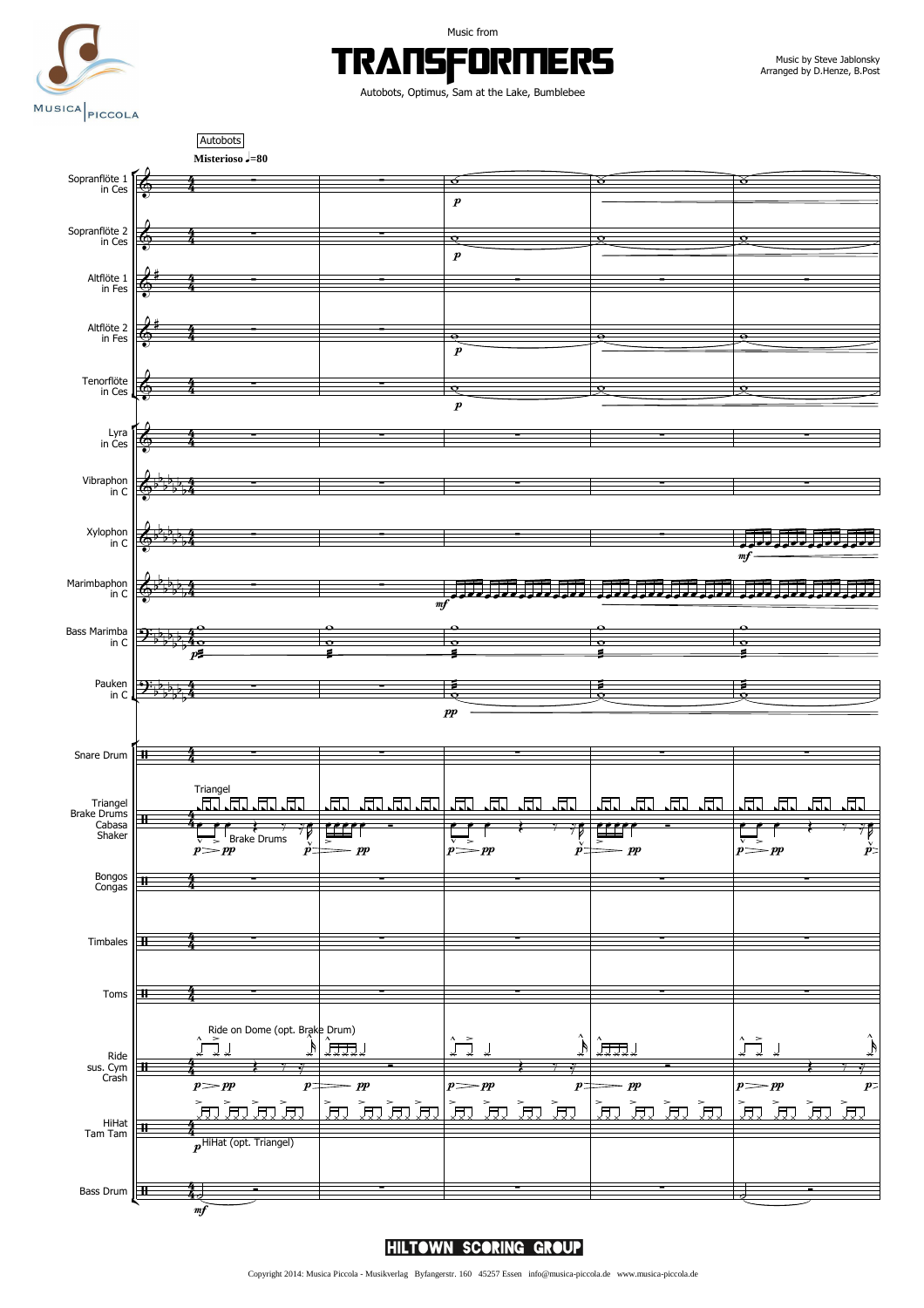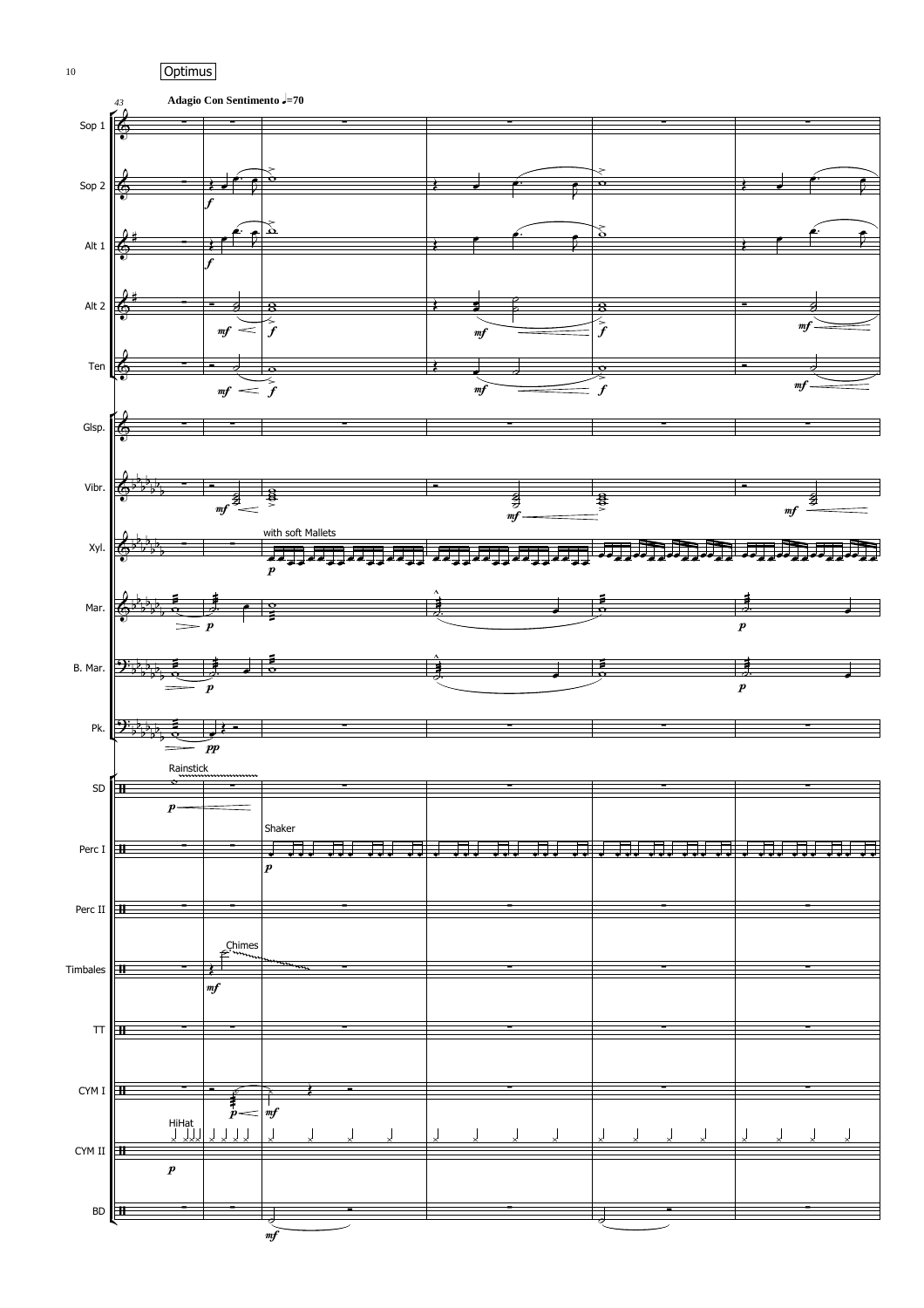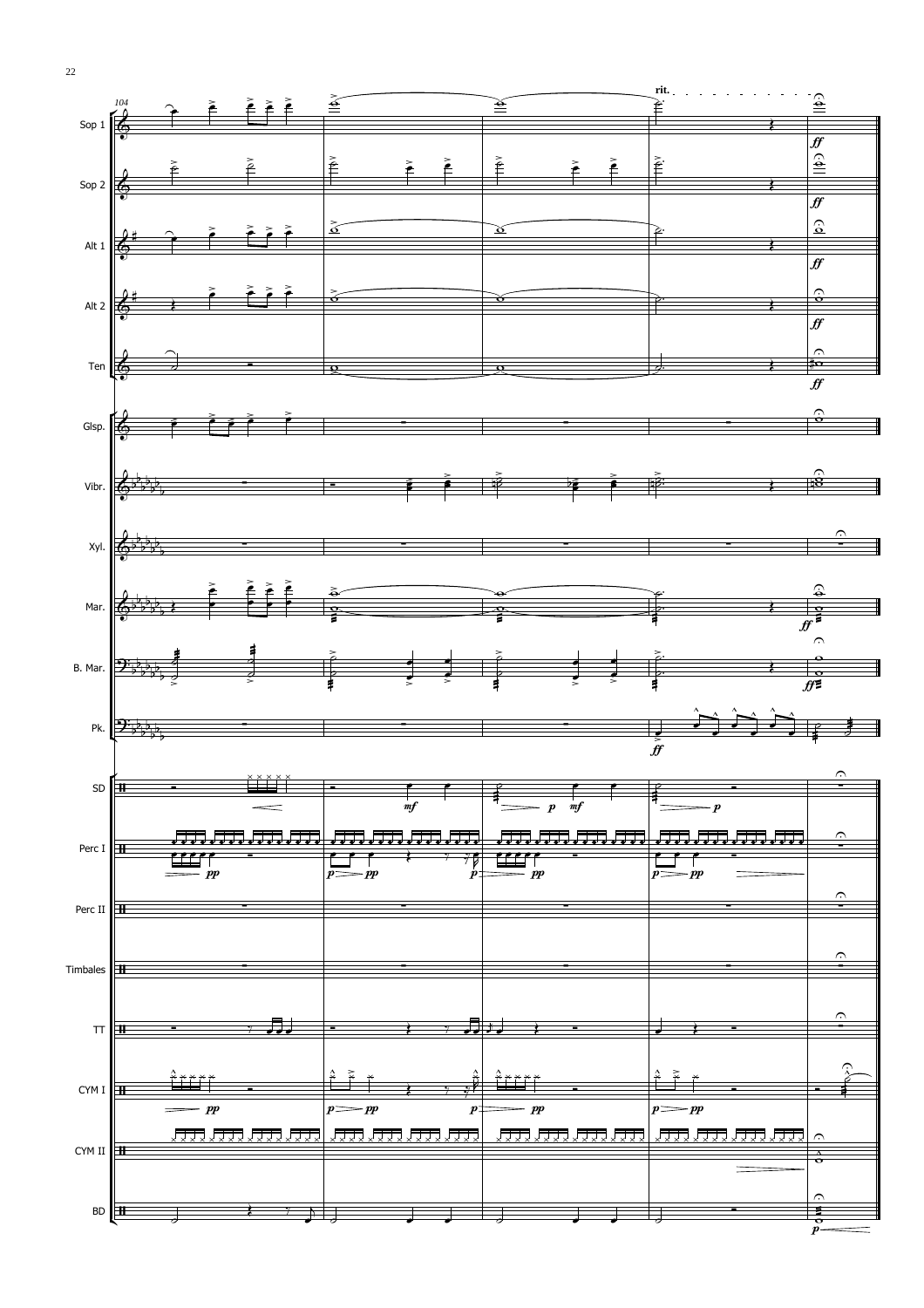Music from

Sopranflöte 1 in Ces

## **Transformers**

Autobots, Optimus, Sam at the Lake, Bumblebee

Music by Steve Jablonsky



Copyright 2014: Musica Piccola - Musikverlag Byfangerstr. 160 45257 Essen info@musica-piccola.de www.musica-piccola.de